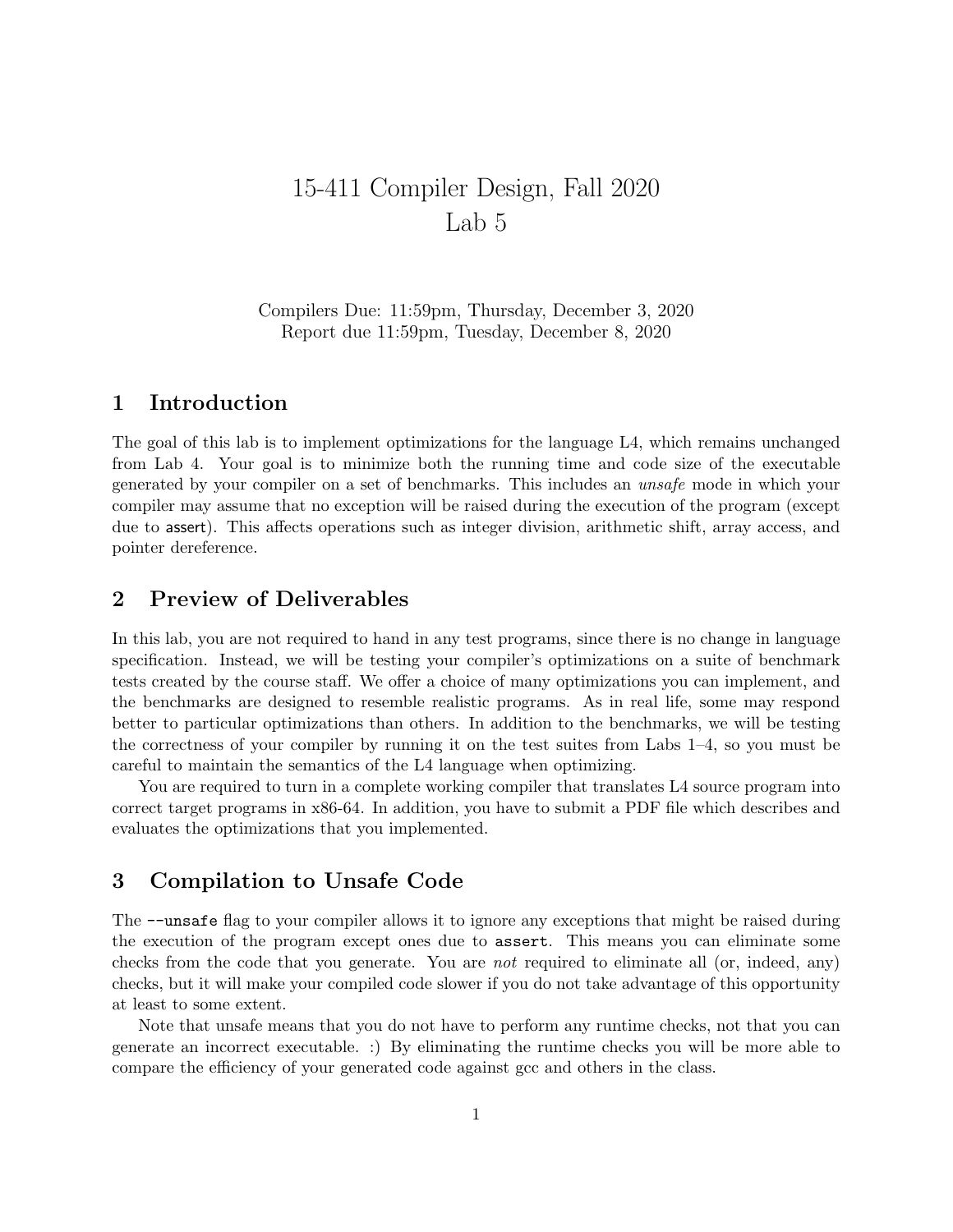In addition to the  $-\text{unsafe flag}$ , your compiler must take a new option,  $-Dn$ , where  $-D0$  means no optimizations, and -O1 performs the most aggressive optimizations. One way to think about this is that -O0 should minimize the compiler's running time, and -O1 should prioritize the emitted code's running time and code size. We suggest using some thresholds to decide between the two as the default behavior, if no flag is passed. We will pass the -O1 flag when timing your compiler on the benchmarks. The -O0 flag is mainly for your own debugging purposes.

# 4 Optimizations

In the following sections, we will provide you with list of suggested analysis and optimization passes you can add to your compiler. This is a long list and we obviously do NOT expect you to complete all of the optimizations. We suggest that you pick the optimizations that you are most interested in, and do enough optimizations so that your compiler is competitive with the cc0 reference compiler and  $\gcd$  -01. We list the course staff recommended difficulty and usefulness rating (your experience may vary) of optimizations to help you decide which passes to implement first.

If you have already implemented any of the optimizations, you may revisit and describe them, empirically evaluate their impact, and improve them further. In this case, your report should contain a description of any improvements you made.

Feel free to add other optimizations and analyses outside of this list as you see fit, although we strongly recommend first completing basic ones before you go for more advanced ones. That said, it is a good idea to consult the course staff first to ensure that your planned optimizations are feasible to complete within three weeks.

There is abundant literature on all the following optimizations, and we have listed some good resources that might be helpful for this lab. We specifically recommend the Dragon Book (Compilers: Principles, Techniques, and Tools, 2nd Edition), the Cooper Book (Engineering a Compiler, 2nd Edition), and the SSA Book (SSA-Based Compiler Design), all of which have great sections on compiler optimizations. Additionally, the recitations, lecture slides, and lecture notes are great resources. We also encourage you to read relevant papers and adapt their algorithm for your compiler, as long as you cite the source.

### 4.1 Analysis Passes

Analysis passes provide the infrastructure upon which you can do optimizations. For example purity/loop/alias analysis computes information that optimization passes can use. The quality of your analysis passes can affect the effectiveness of your optimizations.

# 1. Control flow graph (CFG)

Difficulty:  $\bigstar \, \hat{\mathbb{X}} \, \hat{\mathbb{X}} \, \hat{\mathbb{X}}$   $\uparrow$  Usefulness:  $\bigstar \, \bigstar \, \bigstar \, \bigstar$ 

Almost all global optimizations (intraprocedural optimizations) will use the CFG and basic blocks. We recommend implementing CFG as a standalone module/class with helper functions such as reverse postorder traversal and splitting critical edges.

### 2. Dataflow Framework

Difficulty:  $\star \star \land \lor \lor \lor$  Usefulness:  $\star \star \star \land \lor$ 

The Dataflow Framework we made you do in the l2 checkpoint is not only useful for liveness analysis, but also for passes such as alias analysis, partial redundancy elimination (which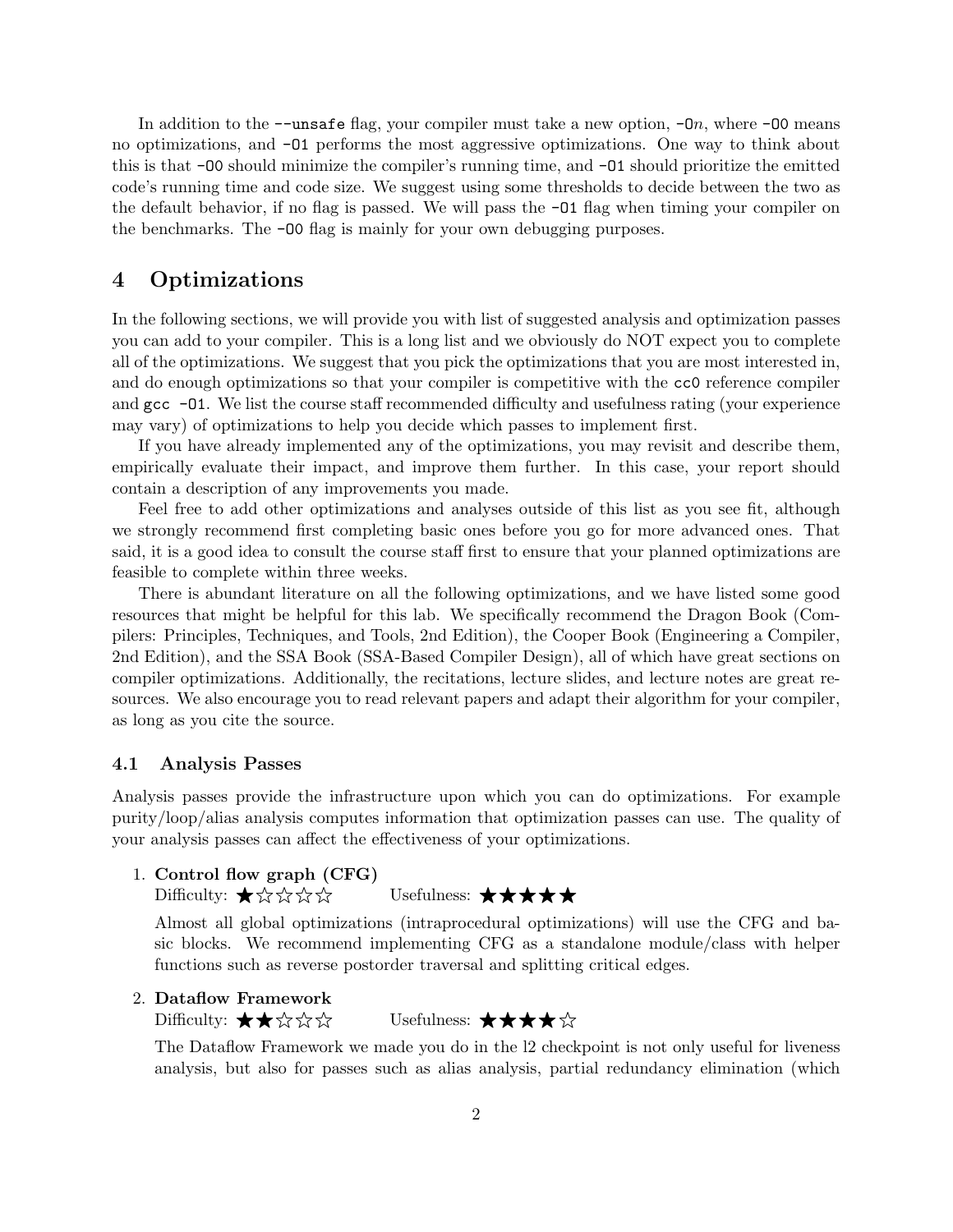uses 4 separate Dataflow passes, see section below), among others. You probably want your Dataflow framework to work with general facts (a fact could be a temp/expression/instruction, etc.).

#### 3. Dominator Tree

Difficulty:  $\bigstar \star \star \hat{\mathbb{Q}}$   $\uparrow \mathbb{Q}$   $\uparrow \mathbb{Q}$  Usefulness:  $\bigstar \star \star \star \star$ 

Resources: SSA Recitation Notes

You can build a Dominator Tree on top of your CFG. The Dominator Tree will be useful for constructing SSA, loop analysis, and many other optimizations.

### 4. Single Static Assignment (SSA)

Difficulty: ★★★★☆ Usefulness: ★★★★★

Resources: SSA Recitation Notes

A program in SSA form has the nice guarantee that each variable/temp is only defined once. This means we no longer need to worry about a temp being redefined, which makes a lot of optimizations straightforward to implement on SSA form, such as SCCP, ADCE, Redundant Safety Check Elimination, among others. In fact, modern compilers such as LLVM uses SSA form for all scalar values and optimizations before register allocation. Your SSA representation will need to track which predecessor block is associated with each phi argument.

### 5. Purity Analysis

Difficulty:  $\bigstar \Diamond \Diamond \Diamond \Diamond$  Usefulness:  $\bigstar \star \Diamond \Diamond$ 

Purity analysis identifies functions that are *pure* (*pure* can mean side-effect free, store-free, etc.), and can enhance the quality of numerous optimization passes. This is one of the simplest interprocedural analysis you can perform.

### 6. Loop Analysis

Difficulty: ★★☆☆☆ Usefulness: ★★★★☆ Resources: LLVM Loop Terminology

A Loop Analysis Framework is the foundation of loop optimizations, and is also useful for other heuristics-based optimizations such as inlining and register allocation. Generally, you will do loop analysis based on the CFG, and identify for each loop its header block, exit blocks, nested depth, and other loop features. You might also consider adding preheader blocks during this pass.

# 7. Value Range Analysis

Difficulty:  $\star \star \star \diamondsuit$  Usefulness:  $\star \star \diamondsuit \diamondsuit$ 

Resources: Compiler Analysis of the Value Ranges for Variables (Harrison 77)

Value Range Analysis identifies the range of values a temp can take on at each point of your program. You can use an SSA-based or dataflow-based approach. Value Range Analysis can make other optimizations more effective, such as SCCP, Strength Reduction, and Redundant Safety Check Elimination.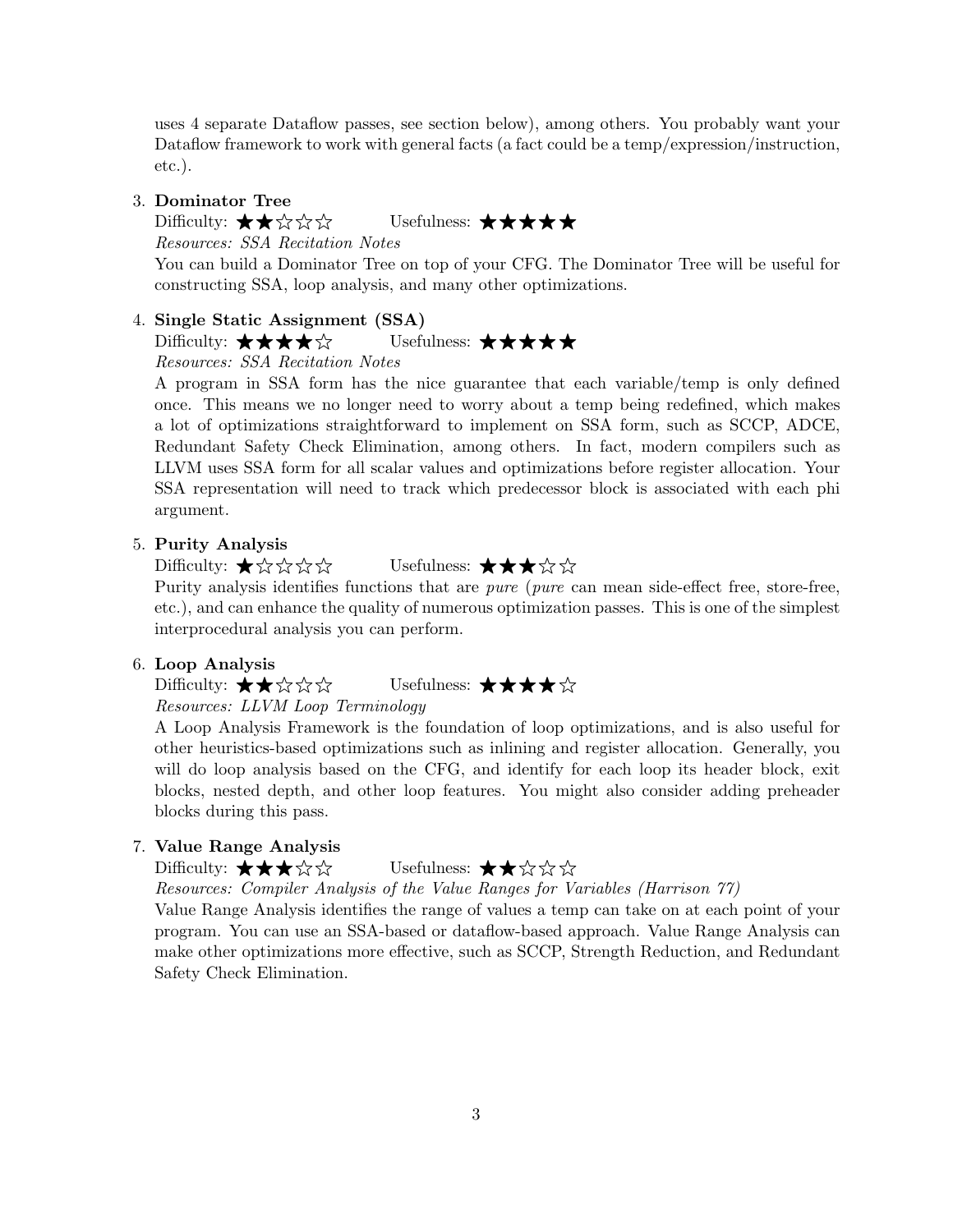### 4.2 Optimization Passes

Below is a list of suggested optimization passes. All these optimizations are doable - they have been successfully performed by students in past iterations of this course.

### 1. Cleaning Up Lab3 & Lab4

Difficulty:  $\star \star \lozenge \star \lozenge$   $\star$  Usefulness:  $\star \star \star \star \star$ 

Before performing global optimization passes, we suggest inspecting the x86 assembly code output of your compiler as you did for l5 checkpoint, and finding opportunities for improvement. For example, you would want to optimize for calling conventions in lab3 (try not to push/pop every caller/callee register), and you would want to make use of the  $x86$  disp(base, index, scale) memory addressing scheme to reduce the number of instructions needed for each memory operation in lab4. Another common mistake is a poor choice of instructions in instruction selection (try comparing your assembly to gcc/clang output), or fixing too many registers in codegen and not making full use of your register allocator.

### 2. Strength Reduction

Difficulty:  $\bigstar \star \star \star \star$  Usefulness:  $\bigstar \star \star \star \star$ 

Resources: Division by Invariant Integers using Multiplication (Granlund 91) Hacker's Delight 2nd Edition Chapter 10

Strength reduction modifies expressions to equivalent, cheaper ones. This includes unnecessary divisions, modulus, multiplications, other algebraic simplifications, and memory loads. Though simple to implement, this optimization can bring a huge performance improvement (a division/modulus takes dozens of cycles on a modern CPU). Getting the magic number forumlas for division and modulus is tricky, and we recommend you read the above resources, or look at how GCC/LLVM implements strength reductions.

#### 3. Peephole & Local Optimizations

# Difficulty:  $\star \star \diamondsuit$   $\diamondsuit$   $\star$  Usefulness:  $\star \star \star \diamondsuit$

Peephole and local optimizations are performed in a small window of several instructions or within a basic block. Similar to strength reductions, these are easy to implement but can bring a large performance improvement. We recommend comparing your assembly code to gcc/clang assembly code to find various peephole opportunities and efficient x86 instructions.

#### 4. Improved Register Allocation

Difficulty: varies Usefulness:  $\star \star \star \star \star$ 

Resources: Pre-spilling - Register Allocation via Coloring of Chordal Graphs (Pereira 05) Live Range Splitting - Lecture notes on Register Allocation

SSA-based Register Allocation - SSA Book Chapter 17

A good register allocator is essentially for code optimization, and below we provide a list of possible extensions (ordered roughly in increasing difficulty) to the register allocator we had you build for the L1 checkpoint, which is far from perfect. We highly recommend at least implementing coalescing, and the rest is up to you.

(a) Coalescing We recommend optimistic coalescing, which integrates seamlessly into the graph coloring approach taught in lecture. However, there is abundant literature in this area so feel free to explore other coalescing approaches.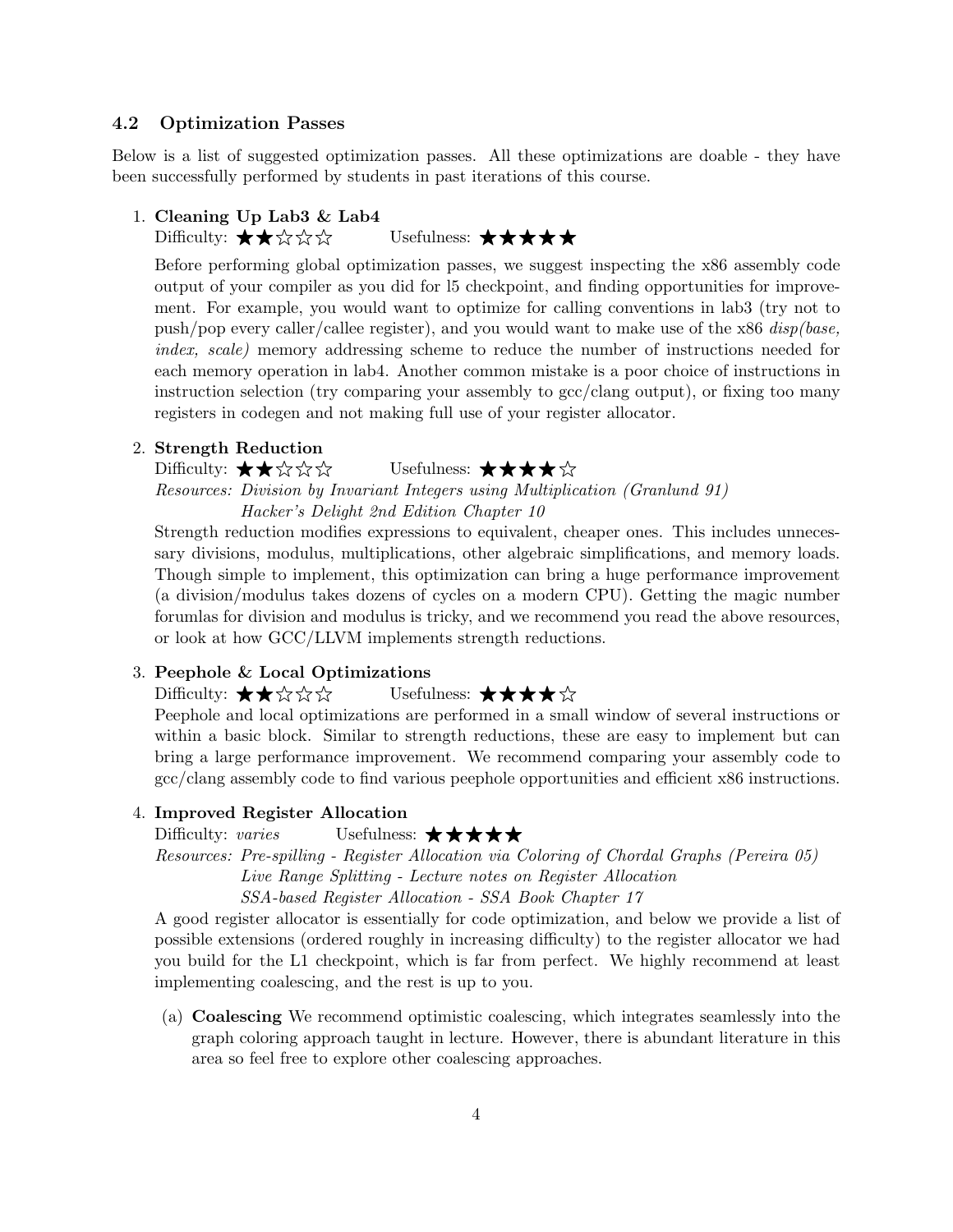- (b) Heuristics for MCS and Coalescing Using some heuristics to break ties in Maximum Cardinality Search and decide the order of coalescing might enhance the quality of your register allocator.
- (c) Pre-spilling Pre-spilling identifies maximum cliques in the graph and attempts to pick the best temps to spill before coloring the interference graph. You can also integrate this with your current post-spilling approach.
- (d) Live Range Splitting The naive graph coloring approach assigns each temp to the same register or memory location throughout its whole lifetime, but if the temp has "lifetime holes" between its uses, one can split its live range to reduce register pressure, especially at the beginning and ending of loops. This optimization is more naturally integrated with a linear scan register allocator, but is still possible with a graph coloring allocator. See the lecture notes on register allocation for details.
- (e) Register Allocation on CSSA Doing register allocation and spilling on SSA might be faster and more effective, and with SSA you get a chordal interference graph. However, it turns out that getting out of SSA is a bit difficult after doing register allocation on SSA. You should probably spend your time doing some of the other (more interesting and fun) optimizations if you haven't already decided to do this. If you're still interested, the paper SSA Elimination after Register Allocation might be useful. Warning: this could be challenging to get right.

### 5. Code Layout

Difficulty:  $\star \star \lozenge \star \uparrow$  Usefulness:  $\star \star \star \star \star$ 

As we saw in the guest lecture, optimizations for code layout include deciding the order of basic blocks in your code, minimizing jump instructions and utilizing fall throughs, and techniques such as loop inversion.

### 6. Sparse Conditional Constant Propagation (SCCP)

Difficulty:  $\star \star \star \circ \star$  Usefulness:  $\star \star \star \circ \star$ 

Resources: Constant Propagation with conditional branches (Wegman and Zadeck)

It is possible to do local constant propagation within basic blocks, but we recommend this SSA-based global constant propagation approach. Additionally, SCCP can also trim dead conditional branches that will never be visited. SCCP might not bring a large improvement in code performance, but would significantly reduce code size and improve readability.

(a) Copy Propagation One related optimization is copy propagation, which is straightforward to implement on SSA, and can also serve to eliminate redundant phi functions. Note that much of copy propagation's functionality is covered by register coalescing, and aggressively doing copy propagation might increase register pressure. However, copy propagation can serve to reduce the number of instructions which speeds up subsequent passes and makes your code easier to debug.

### 7. Aggressive Deadcode Elimination (ADCE)

Difficulty:  $\star \star \lozenge \star \star$  Usefulness:  $\star \star \star \star \star$ 

Similar to SCCP, deadcode elimination is made easier by SSA, and can bring improvement to both code size and performance. ADCE can be made more effective by purity analysis.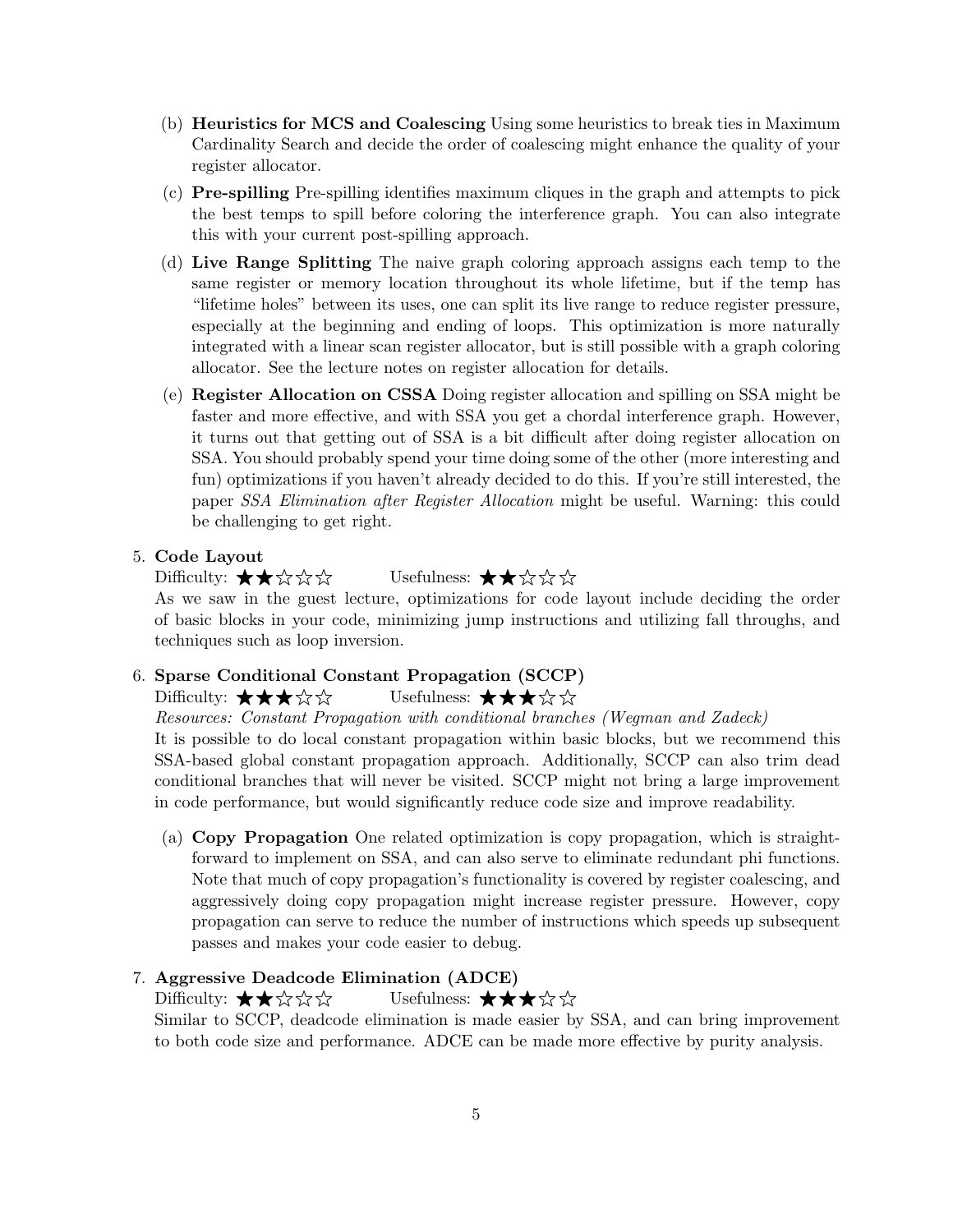### 8. Partial Redundancy Elimination (PRE)

# Difficulty: ★★★★☆ Usefulness: ★★★★★

Resources: Dragon Book Section 9.5, or Cooper Book Section 10.3

PRE eliminates partially redundant computations, and provides the additional benefits of Common Subexpression Elimination (CSE) and Loop Invariant Code Motion (LICM). The latter is especially important to reduce loop execution overhead. You can implement the SSAPRE algorithm, but we recommend the simpler alternative using 4 dataflow passes which you read about in the Dragon Book or Cooper Book. Your dataflow framework from L2 checkpoint will come in handy here. An alternative to implementing PRE is to implement CSE and LICM as 2 separate passes.

(a) Global value numbering (GVN) GVN can identify equivalent computations in the code, and can either be a standalone pass or be incorporated into PRE to eliminate more redundant computation. Note that GVN might eliminate some expressions that CSE cannot.

### 9. Function Inlining

# Difficulty:  $\bigstar \bigstar \Diamond \Diamond \Diamond$  Usefulness:  $\bigstar \bigstar \Diamond \Diamond$

Inlining a function can reduce the overhead of a call and potentially open up opportunities for more optimizations. However, it can bring problems such as increased code size and register pressure. Choosing which functions calls to inline is often a tradeoff between code size and performance, and you will need some good heuristics. For example, common heuristics include size of the functions, and loop depth of the function call.

### 10. Tail Call Optimization (TCO)

# Difficulty:  $\bigstar \star \mathop{\&} \mathop{\leftrightarrow}^{\bullet}$   $\mathop{\leftrightarrow}^{\bullet}$  Usefulness:  $\bigstar \star \mathop{\leftrightarrow}^{\bullet}$   $\mathop{\leftrightarrow}^{\bullet}$   $\mathop{\leftrightarrow}^{\bullet}$

### Resources: LLVM TailRecursionElimination pass

TCO turns recursive calls at the end of functions into jumps to reduce the overhead of function calls. You can also perform accumulation transformations on tail-call expressions when required. You might also find other benefits of turning recursive calls into jumps.

#### 11. Redundant Safety Check Elimination

# Difficulty:  $\star \star \diamondsuit \otimes \diamondsuit$  Usefulness:  $\star \star \diamondsuit \otimes \diamondsuit$

You can implement an SSA-based or dataflow-based approach to eliminate redundant nullchecks and array bounds-checks when dereferencing pointers or accessing arrays at runtime. This optimization is specifically tailored towards speedup in safe mode, as these checks can be removed entirely when running with  $--$ unsafe.

#### 12. Loop Optimizations

Difficulty: varies, hard in general Usefulness: useful for programs abundant with loops

- (a) Loop unrolling/tiling/fusion/interchange/... You need good heuristics to perform these optimizations, and their effectiveness is target specific (dependent on the hardware). Your loop analysis framework will come in handy here.
- (b) Induction Variable Elimination (IVE) You need to first perform Induction Variable Detection which detects induction variables in a loop, and dependence analysis. Then you could perform strength reduction, scalar replacement, and deadcode elimination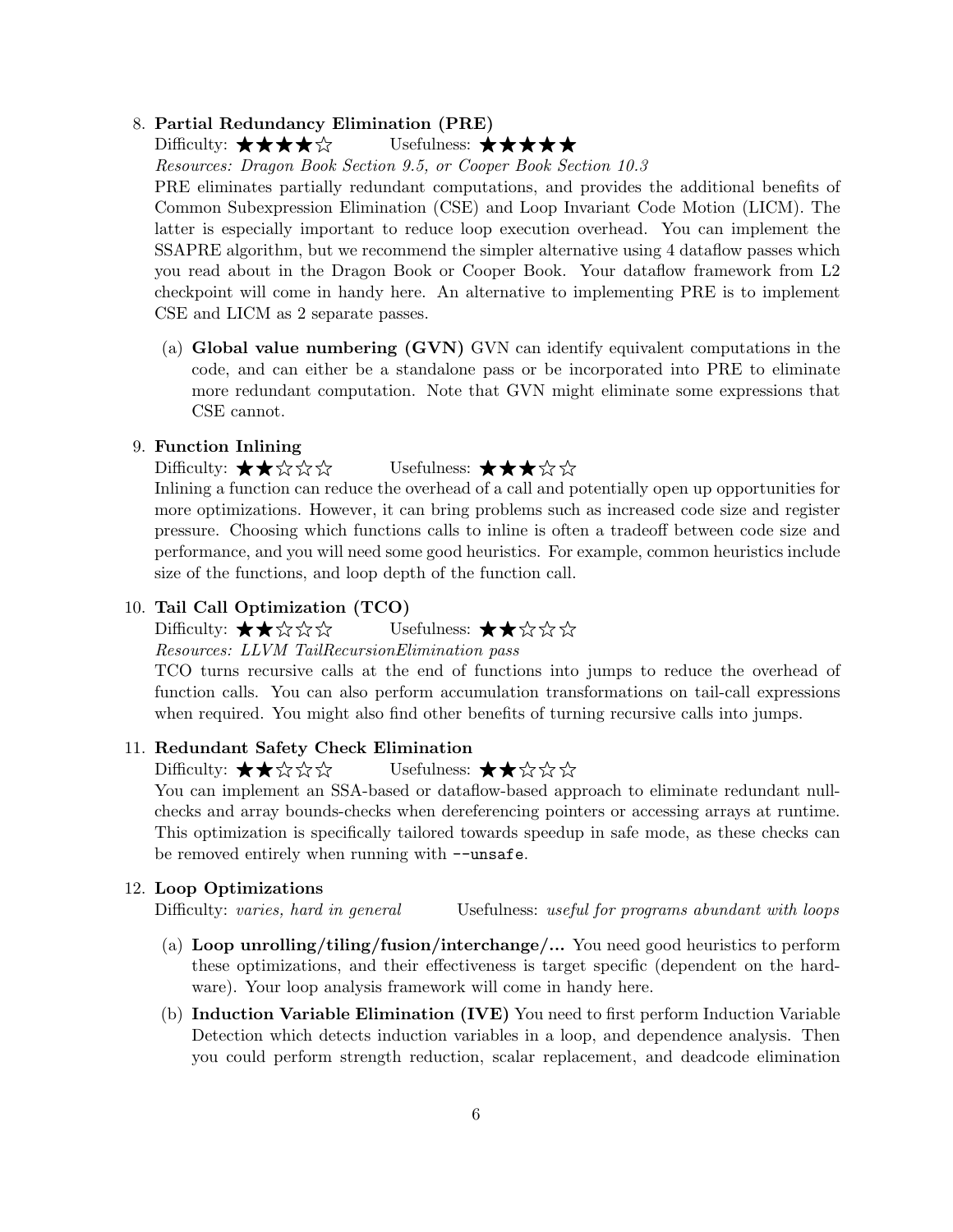based on the induction variables. We recommend doing SSA-based IVE. See the lecture slides for more details.

# 4.3 Advanced Analysis and Optimization Passes

Below we list some optimizations that might be beyond the scope of this project - they are either too hard, or might not affect your score enough to justify the time investment. We only recommend you to implement these once you have most of the optimizations in the above section working.

1. Alias Analysis

# Difficulty: ★★★★★★ Usefulness: ★★★★★

Resources: Andersen's or Steensgaard's Points-To Analysis Making context-sensitive points-to analysis practical for the real world (Lattner 07)

We recommend Andersen's or Steensgaard's approach as it is simpler to implement, though you could also refer to Lattner's paper and LLVM's cheaper alias analysis approach. Note that you are allowed to assume the *strict aliasing rule* of C, that the function pointer arguments in a function are assumed not to alias if they point to fundamentally different types. Alias analysis will enhance the quality of many of your optimizations, including ADCE, PRE, redundant store elimination, instruction scheduling, among others.

# 2. Interprocedural Optimizations

Difficulty: varies, hard in general Usefulness: depends Most optimizations in the above section are intraprocedural, but some passes such as register allocation and alias analysis, can be made more effective when applied across functions. Interprocedural Optimizations generally involve traversing the call graph.

### 3. Vectorization using Streaming SIMD Extensions (SSE)

Difficulty:  $\star \star \star \star$  Usefulness: useful for programs with a lot of parallelism You can take advantage of the X86 SSE, SSE2, or AVX-512 extensions to vectorize loops, like  $\eta$   $\alpha$  -O<sub>3</sub> does. This can also be an interesting project for lab<sub>6</sub>.

4. Instruction Scheduling (Software Pipelining / Hyperblock or Trace Scheduling) Difficulty:  $\star \star \star \star \star$  Usefulness: depends on the program and the processor Code scheduling involves moving instructions around to increase instruction level parallelism and reduce pipeline stalls. You might also perform if-conversions to form larger blocks. These optimizations are very tricky to get right and are target-specific.

# 5 Testing

As you are implementing optimizations, it is extremely important to carry out regression testing to make sure your compiler remains correct. We heavily recommend that your optimizations be modular, and that correctness does not depend on a particular previous optimization. We will call your compiler with and without the  $\nu$ -unsafe flags at various levels of optimization to ascertain its continued correctness, though your performance will be evaluated primarily through our benchmarks.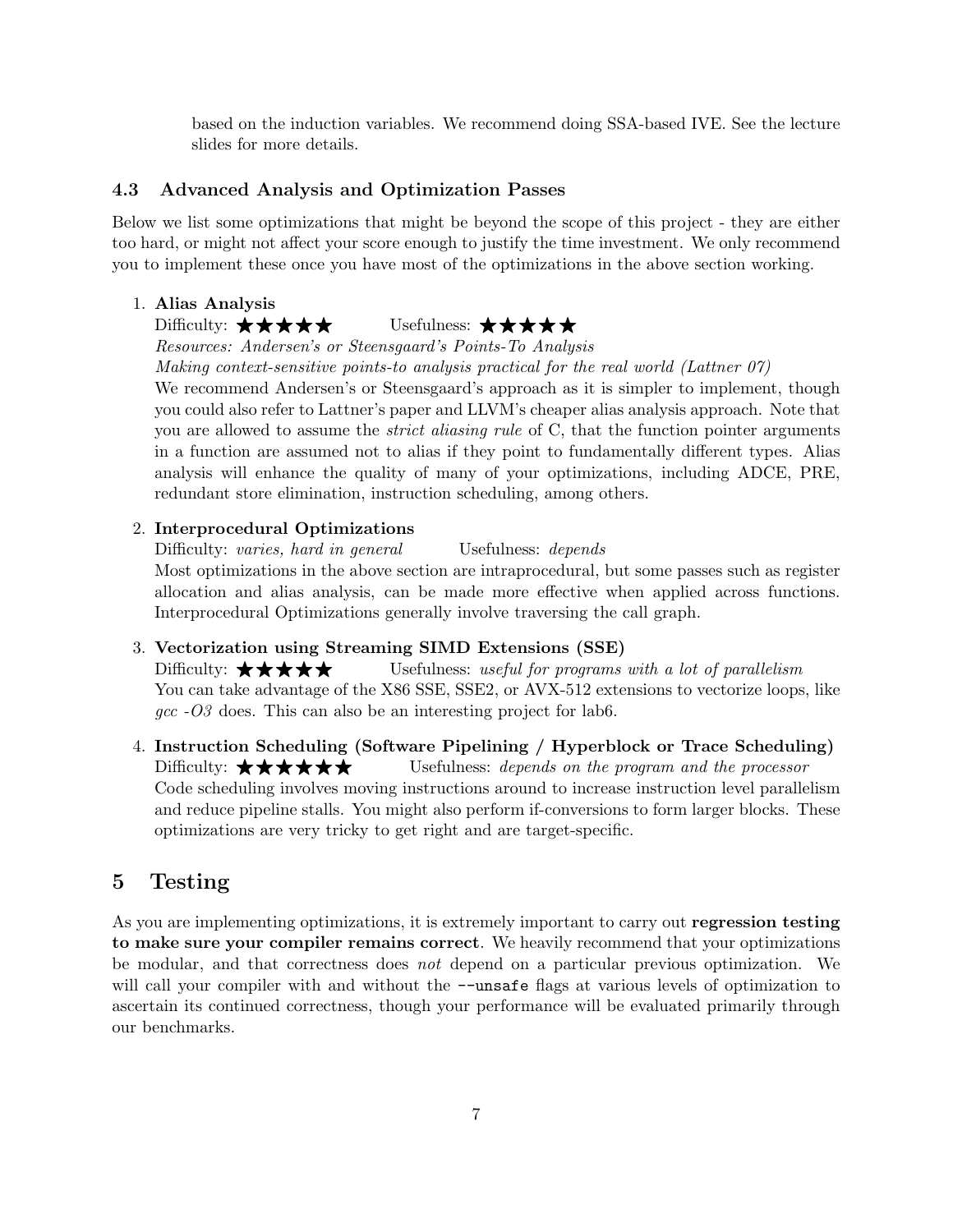To enable you to perform more compiler optimizations, we increased COMPILER TIMEOUT of the autograding harness to 6 seconds. We also increased the RUN TIMEOUT of the executable produced by your compiler to 120 seconds.

To help you test your performance, you'll see some new files in the dist repository:

- tests/bench/, which contain the benchmark programs.
- timecompiler, a script which counts the cycles of your compiler on these benchmarks.
- score\_table.py, a script which you can use to generate Notolab-like score tables. You can also see the times and code sizes of the executables produced by cc0 and gcc, and the formula we use to compute your multiplier on Notolab. Read the comments within score\_table.py on how to use this script.

To use the timecompiler script, you should follow these steps:

- 1. Ensure your compiler supports --unsafe and -O1.
- 2. If you wish, add additional benchmarks to the benchmark folder.
- 3. Run ../timecompiler from your compiler's directory. timecompiler accepts the same flags that gradecompiler does – however, we don't recommend running the benchmarks in parallel.

Here is a cheatsheet of useful commands:

### timecompiler bench:

this will time your compiler on the benchmarks in the ../tests/bench folder, and print out the cycles and code sizes for each benchmark

timecompiler -q --autograde:

the -q flag suppresses unhelpful output, and --autograde will print a json array of the cycles and code sizes at the end, which you can pass to score\_table.py

```
bin/c0c -ex86-64 -O1 --unsafe ../tests/bench/daisy.l4:
```
this generates a .s file from your compiler

gcc -m64 -no-pie ../runtime/run411.o ../tests/bench/daisy.l4.s:

using the .s file, you can link to our runtime file to generate an executable

gcc -m64 -no-pie ../runtime/bench.o ../tests/bench/daisy.l4.s:

alternatively, you could link to bench.o to generate an executable that will run the benchmark numerous times, and print out the average of the k best times

gcc -O1 -fno-asynchronous-unwind-tables -S ../tests/bench/unsafe/daisy.c:

this uses gcc to generate a .s file in the current directory, which you can use to compare your own assembly against

gcc -O1 ../runtime/run411.o ../tests/bench/unsafe/daisy.c:

alternatively, you can let gcc directly generate an executable

# 6 Deliverables and Deadlines

For this project, you are required to hand in a complete working compiler for L4 that produces correct target programs written in Intel x86-64 assembly language, and a description and assessment of your optimizations. The compiler must accept the flags  $-\text{unsafe}$  and  $-\text{On}$  with  $n = 0, 1$ . When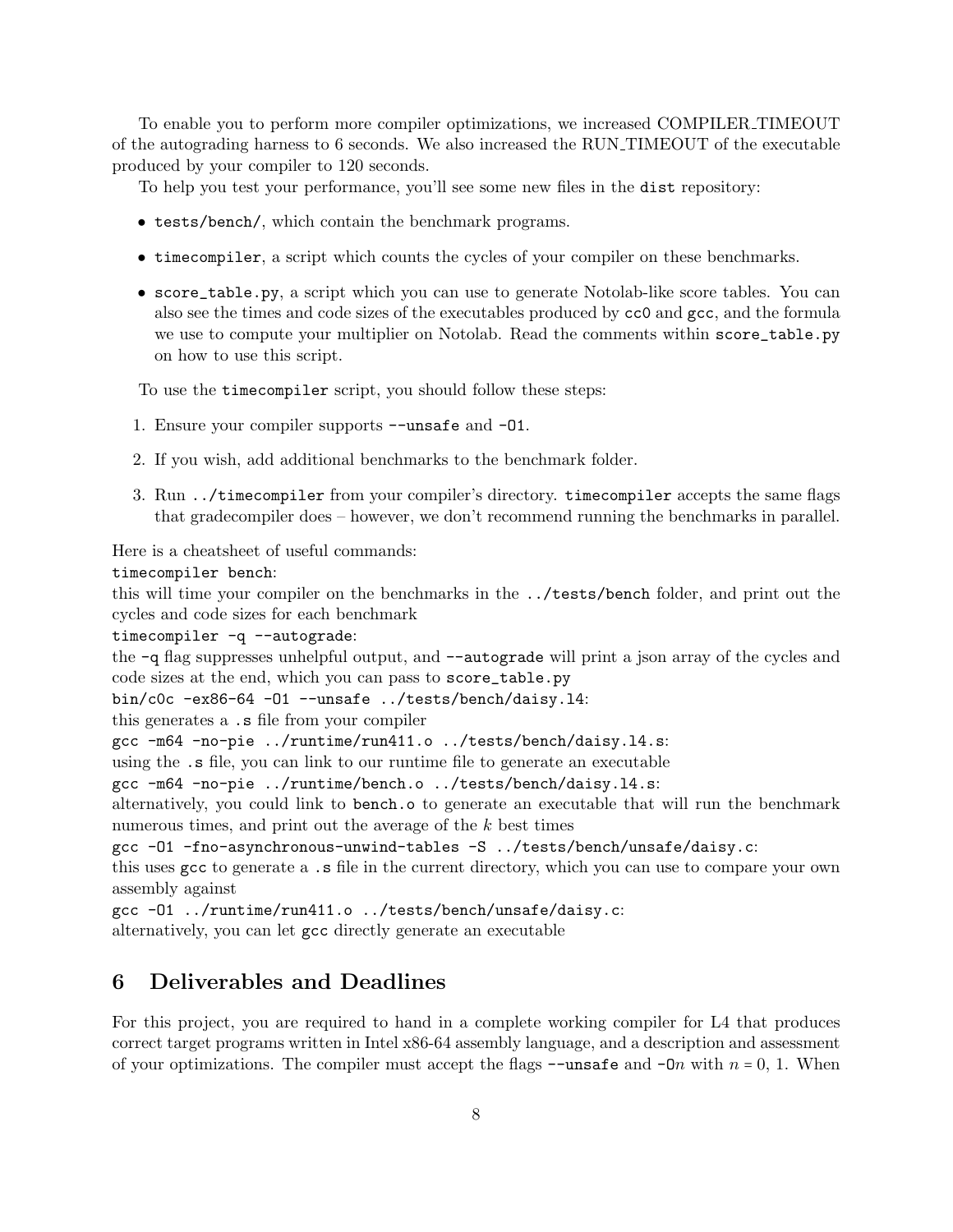we grade your work, we will use the gcc compiler to assemble and link the code you generate into executables using the provided runtime environment on the lab machines.

Note that this time we will not just call the  $\text{\_co\_main}$  function in the assembly file you generate, but also four other internal functions in order to obtain cycle counts that are as precise as possible. These are  $\text{\_c0\_init, \_c0\_prepare, \_c0\_run, and \_c0\_checksum, each corresponding to their un$ prefixed counterparts in the benchmark source. Given this, it is critical that your code follow the standard calling conventions and function naming conventions from Labs 1–4 for these functions.

### Compiler

The sources for your compiler should be handed in via Github as usual, and *must* contain documentation that is up to date. Particularly, your compiler should document each of your performed optimizations in both a README file and the source itself. The course staff will be reading your code as part of the submission for this lab. You may use up to five late days for the compiler.

Compilers are due 11:59pm on Thursday, Dec 3rd, 2020.

#### Project Report

The project report should be a PDF file of approximately 4–5 pages (possibly more, particularly with figures), and should be handed in on Gradescope. Your report should describe the effect of --unsafe as well as your optimizations and other improvements,and assess how well they worked in improving the code, over individual tests and the benchmark suite.

At the *absolute minimum*, your project should present a description and quantitative evaluation of the optimizations you performed at the  $-00$ ,  $-01$ , and default levels. A good report must also discuss the way your individual optimizations *interact*, backed up by quantitative evidence. (Tables are a good idea. Graphs are an even better idea.) Make sure to carefully document how your got your numbers; someone with access to your code should, if they're willing to buy whatever hardware and operating system you were using, be able to replicate your results. A good report should also spend some time describing the effect of individual optimizations on the code you produce.

Your report should contain a specific commit hash for the course staff to review<sup>[1](#page-8-0)</sup>, and a comprehensive descriptions of where in your source files each optimization you have described is implemented. If you use algorithms that have not been covered in class, cite any relevant sources, and briefly describe how they work. If the algorithms have been covered in class, cite the appropriate lecture notes or paper, and focus on any implementation choices you made that are not described in those resources.

Other (optional) discussions that might be included in a high-quality report include:

- Effects of the ordering of different optimization passes.
- Time versus space tradeoffs in emitted code.
- Effects of various optimizations on the running time of your compiler.
- Examples of programs that your optimizations would interact particularly well with.
- <span id="page-8-0"></span>• Examples of programs that your optimizations would interact particularly poorly with.

<sup>&</sup>lt;sup>1</sup>It is not necessary that this be the same commit hash that you submit to Notolab. In fact, we encourage you to perform any code-cleanup that may be required.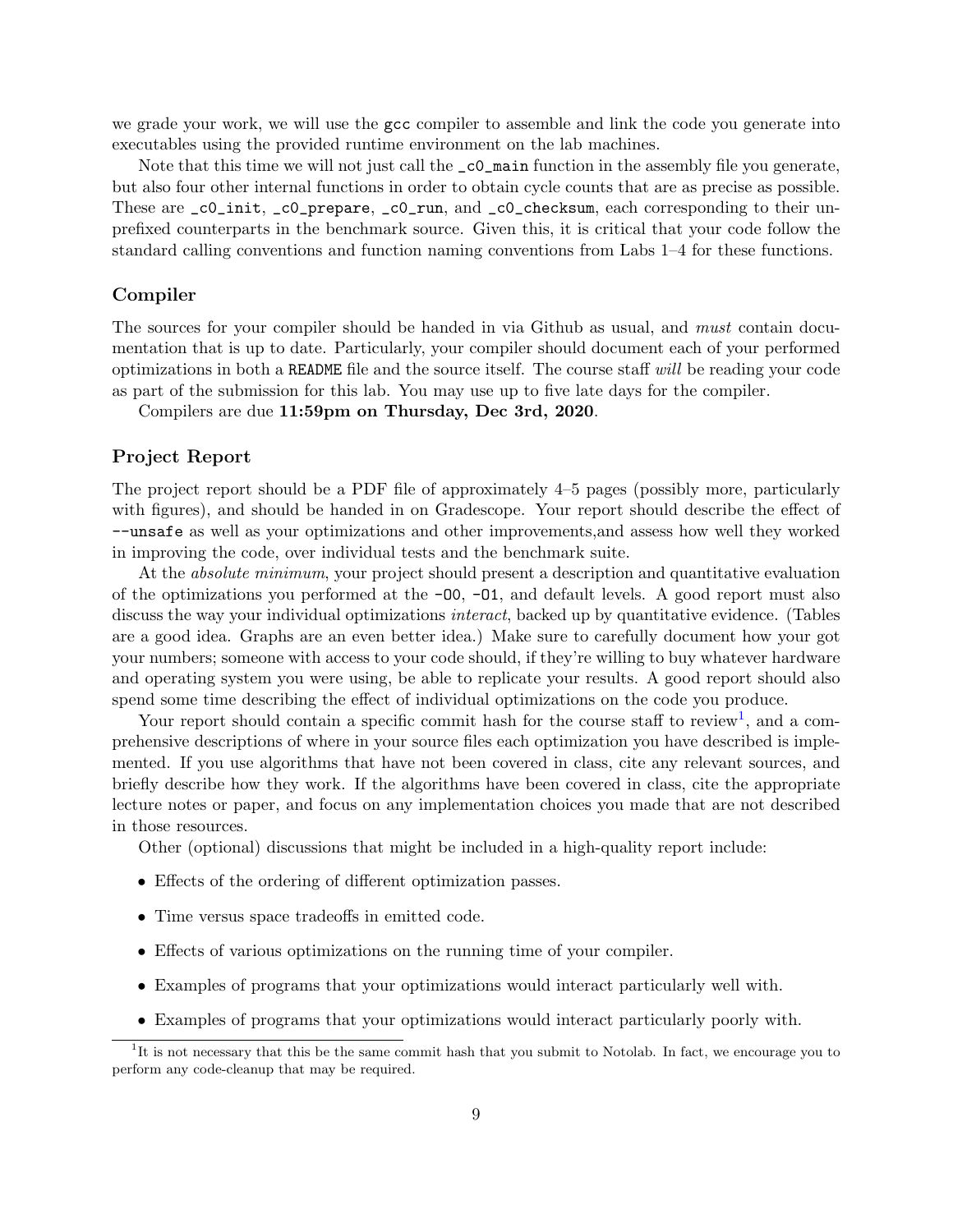Project reports are due on 11:59pm on Thursday, Dec 8th, 2020.

Late days: The late day rules for written assignments apply. You can only use late days if both team members have late days left. If you use late days, then both team members will lose late days.

### Grading

This assignment is worth 150 points. Lab5 checkpoint is worth 20 points. The written report is worth 30 points. The remaining 100 points will be based on the correctness of your compiler and on the performance of your emitted code relative to our benchmarks, as reflected by your Notolab score.

Your performance will be measured as a factor of how far between  $-00$  and  $-01$  you are, and of course, scaled accordingly. Achieving true parity with -O1 in the course of a single semester is a tremendous feat, and we offer the comparison primarily to give you a sense of the bigger picture. You will be scored not only based on how fast the code generated by your compiler is, but also by the code size. Note that the running time is weighed much more heavily than code size in your score.

We will run your compiler numerous times in all of the optimization modes, and take the kbest times of all of these. We will also use linux size command to determine the code size of the executable generated by your compiler, and compare to the code size of the cc0 reference compiler and gcc. We will use the benchmark score as a multiplier for your correctness score, and we derive your multiplier by averaging your score over all of the benchmark tests. The scheme is designed so that you do not have to exceed  $-00$  on all tests, and may benefit from a score greater than 1 if your optimizations provide excellent speedup in certain cases. However, you will incur a penalty of −10% for every benchmark which failed to executely correctly or within the time limit on any of the optimization modes.

The exact formula for each test is as follows:  $t_c$  is the average of the k-best times from your compiler,  $t_0$  and  $t_1$  denote the times of the cc0 reference compiler using  $-00$  and  $-01$  respectively. Similarly,  $s_c$  is code size of the executable produced by your compiler, and  $s_0$  and  $s_1$  denote the code sizes of the cc0 reference compiler using  $-00$  and  $-01$  respectively. The u variables denote the same times or code sizes, but with  $-\text{unsafe}$  and using gcc as reference. Both  $P_s$  and  $P_u$  are clamped between 0 and 2.5.  $T$  is our benchmark suite, and  $M$  is your multiplier for the lab. For running time of a benchmark:

$$
P_s = 1 - \frac{t_c - t_1}{t_0 - t_1} \qquad P_u = 1 - \frac{u_c - u_1}{u_0 - u_1} \qquad P_{time} = \frac{P_s + P_u}{2}
$$

For code size of a benchmark:

$$
P_s = 1 - \frac{s_c - s_1}{s_0 - s_1} \qquad P_u = 1 - \frac{u_c - u_1}{u_0 - u_1} \qquad P_{size} = \frac{P_s + P_u}{2}
$$

Overall score:

$$
P_{bench} = 0.8 \times P_{time} + 0.2 \times P_{size} \qquad M = \frac{\sum_{bench \in T} P_{bench}}{|T|}
$$

Your final score is then  $MC$ , where C is your correctness score from running the suites from Labs 1–4 on Notolab. We will be running your compiler both with and without the --unsafe flag. We will run --unsafe on tests with directives //test return i, //test typecheck, //test abort,